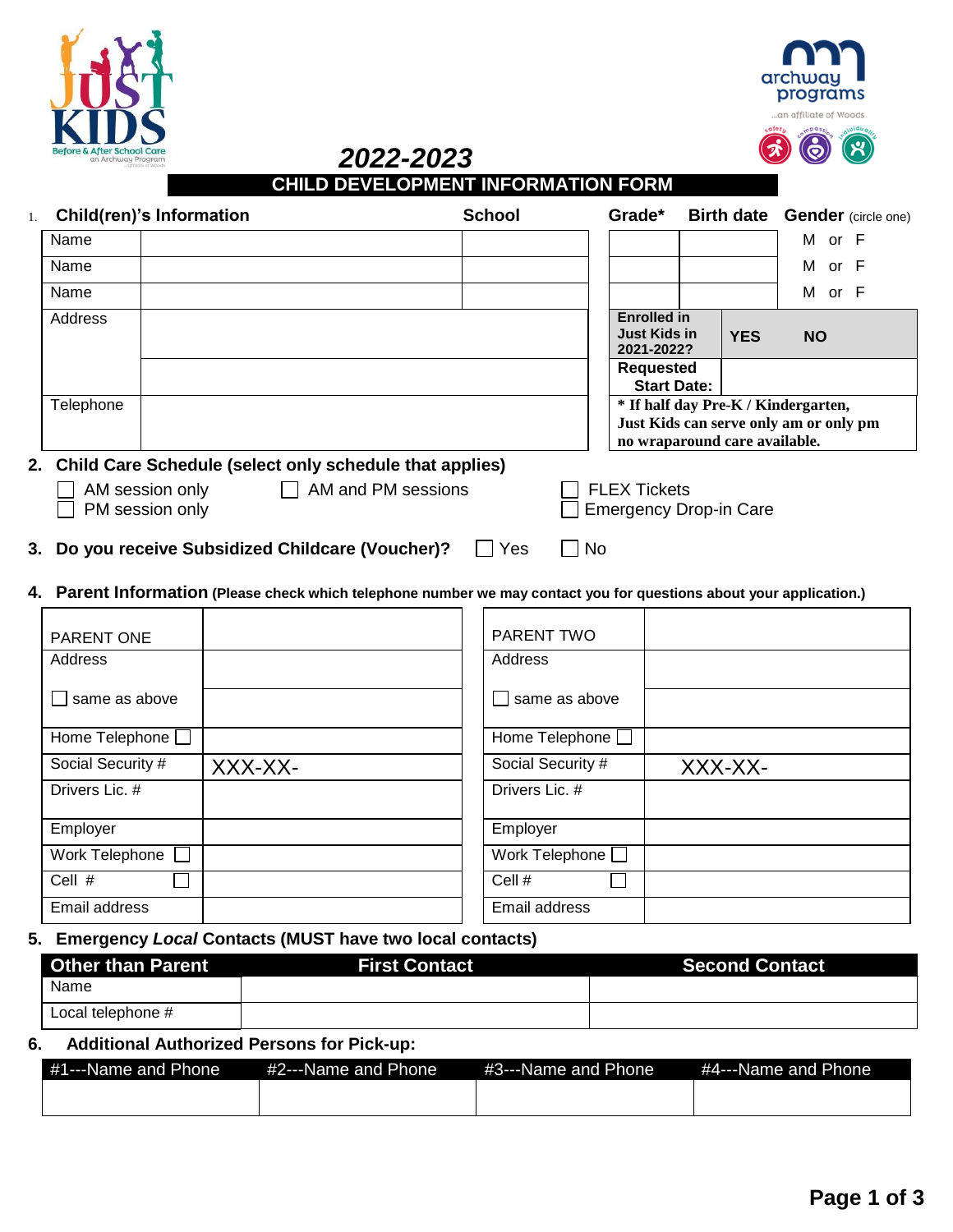### **7. Medical Information**

| Child(ren)'s doctor   |  | Doctor's phone #: |  |
|-----------------------|--|-------------------|--|
| Name of Insurance Co. |  | Insurance ID $#$  |  |
| Name of policy holder |  | Relationship      |  |

### **Legal Information**

**8.** Please check here if you have a court order that would prevent anyone from removing your child(ren) from the program. (Just Kids must have a copy of this legal action in the program in order to enforce it.)

 $\_$  ,  $\_$  ,  $\_$  ,  $\_$  ,  $\_$  ,  $\_$  ,  $\_$  ,  $\_$  ,  $\_$  ,  $\_$  ,  $\_$  ,  $\_$  ,  $\_$  ,  $\_$  ,  $\_$  ,  $\_$  ,  $\_$  ,  $\_$  ,  $\_$  ,  $\_$  ,  $\_$  ,  $\_$  ,  $\_$  ,  $\_$  ,  $\_$  ,  $\_$  ,  $\_$  ,  $\_$  ,  $\_$  ,  $\_$  ,  $\_$  ,  $\_$  ,  $\_$  ,  $\_$  ,  $\_$  ,  $\_$  ,  $\_$  ,  $\_$  ,  $\_$  ,  $\_$  ,  $\_$  ,  $\_$  ,  $\_$  ,  $\_$  ,  $\_$  ,  $\_$  ,  $\_$  ,  $\_$  ,  $\_$  ,  $\_$  ,  $\_$  ,  $\_$  ,  $\_$  ,  $\_$  ,  $\_$  ,  $\_$  ,  $\_$  ,  $\_$  ,  $\_$  ,  $\_$  ,  $\_$  ,  $\_$  ,  $\_$  ,  $\_$  ,  $\_$  ,  $\_$  ,  $\_$  ,  $\_$  ,  $\_$  ,  $\_$  ,  $\_$  ,  $\_$  ,  $\_$  ,  $\_$  ,

### **Medical Information**

**9.** If your child is involved with your school's child study team, describe concerns or special needs being addressed:

| 10. Check all that apply to your child:<br>Asthma | <b>Diabetic</b>                                                                                                                                                                                                                | <b>Hearing Impairment</b>                                                                           |
|---------------------------------------------------|--------------------------------------------------------------------------------------------------------------------------------------------------------------------------------------------------------------------------------|-----------------------------------------------------------------------------------------------------|
| ADHD                                              | ADD                                                                                                                                                                                                                            | Heart defect/ disease                                                                               |
| Allergy to:                                       |                                                                                                                                                                                                                                |                                                                                                     |
|                                                   |                                                                                                                                                                                                                                |                                                                                                     |
|                                                   |                                                                                                                                                                                                                                |                                                                                                     |
|                                                   |                                                                                                                                                                                                                                | Receiving routine emergency medication/ type: (Please request Just Kids Medication Policy and       |
| nurse):                                           |                                                                                                                                                                                                                                |                                                                                                     |
|                                                   | Developmental concerns/ describe: example of the state of the state of the state of the state of the state of the state of the state of the state of the state of the state of the state of the state of the state of the stat |                                                                                                     |
|                                                   | Learning disorders/ describe:                                                                                                                                                                                                  | permission forms if meds are needed in the program. We do not have access to medication from school |
|                                                   | Other medical conditions or special needs/ describe: ___________________________                                                                                                                                               |                                                                                                     |

# **EMERGENCY MEDICAL AUTHORIZATION**

I understand that if emergency medical care is deemed necessary by a physician and I cannot be contacted, I authorize my Archway child care provider to act on my behalf in granting permission for my child(ren) to receive treatment as specified in Archway's emergency procedures, which are as follows:

*Any child experiencing illness will be attended to by the childcare provider and*  parent contacted. In the event of a serious injury, an ambulance will be called *first. This is to be followed by a call to the child's parents or emergency contact and to the Director of the JUST KIDS program. The Childcare provider will then accompany the child until the arrival of a parent or emergency contact.*

Date **Date Parent/Guardian Signature** Parent/Guardian Signature